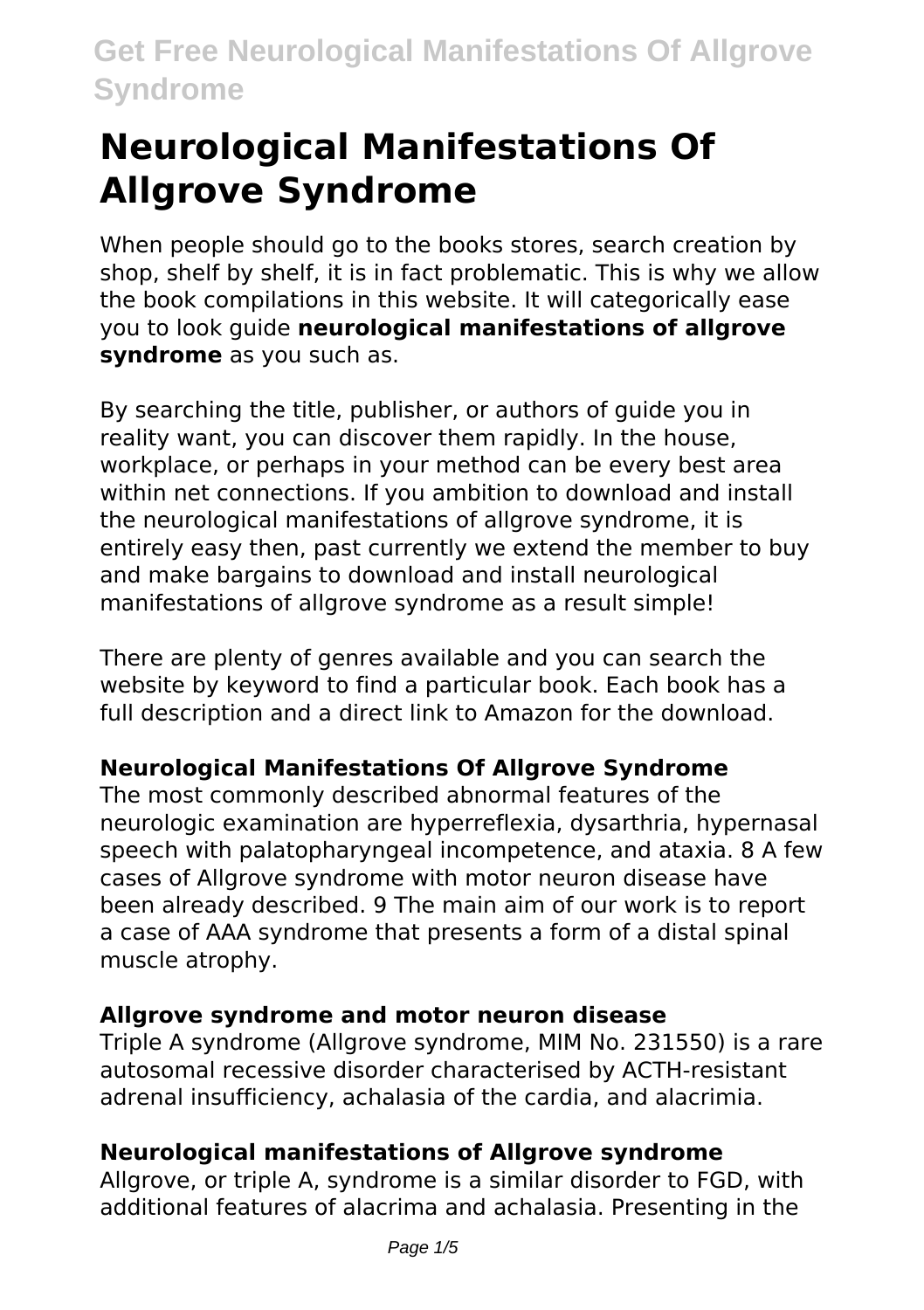first decade of life, it is frequently associated with progressive neurologic dysfunction, polyneuropathy, deafness, mental retardation, and hyperkeratosis of palms and soles (Houlden et al, 2002).

### **Allgrove Syndrome - an overview | ScienceDirect Topics**

Allgrove syndrome is a rare syndrome with conspicuous neurological abnormalities. We describe a 16-year-old male with Allgrove syndrome suffering from upper and lower motor neuron diseases, autonomic dysfunction, muscle weakness, seizure, optic atrophy, ataxia, and peripheral demyelinating polyneuropathy primarily involving distal lower limbs.

#### **CiteSeerX — NEUROLOGICAL MANIFESTATIONS OF ALLGROVE SYNDROME**

The authors describe two families with two affected siblings and a further unrelated patient with typical clinical features of Allgrove's syndrome, who exhibit signs of multisystem neurological disease including hyperreflexia, muscle wasting, dysarthria, ataxia, optic atrophy, and intellectual impairment.

#### **Allgrove or 4 "A" syndrome: an autosomal recessive ...**

The pattern and severity of neurologic and autonomic dysfunction in Triple-A syndrome is quite variable, including hyperreflexia, impaired visual evoked potentials, optic nerve atrophy, anisocoria (unequal pupil size), abnormal sweating, postural (orthostatic

#### **Triple A Syndrome (Allgrove Syndrome): Symptoms, Diagnosis ...**

Other neurological features included cognitive deficits, pyramidal syndrome, cerebellar dysfunction, dysautonomia, neuroophthalmological signs and bulbar and facial symptoms. This neurological picture was prominent in all patients and misled the initial diagnosis in six of them, which had a late onset.

#### **Neurological features in adult Triple-A (Allgrove) syndrome.**

Patients with Allgrove syndrome (type 2 FGD) have no mutations in the coding sequence or the promoter region of this receptor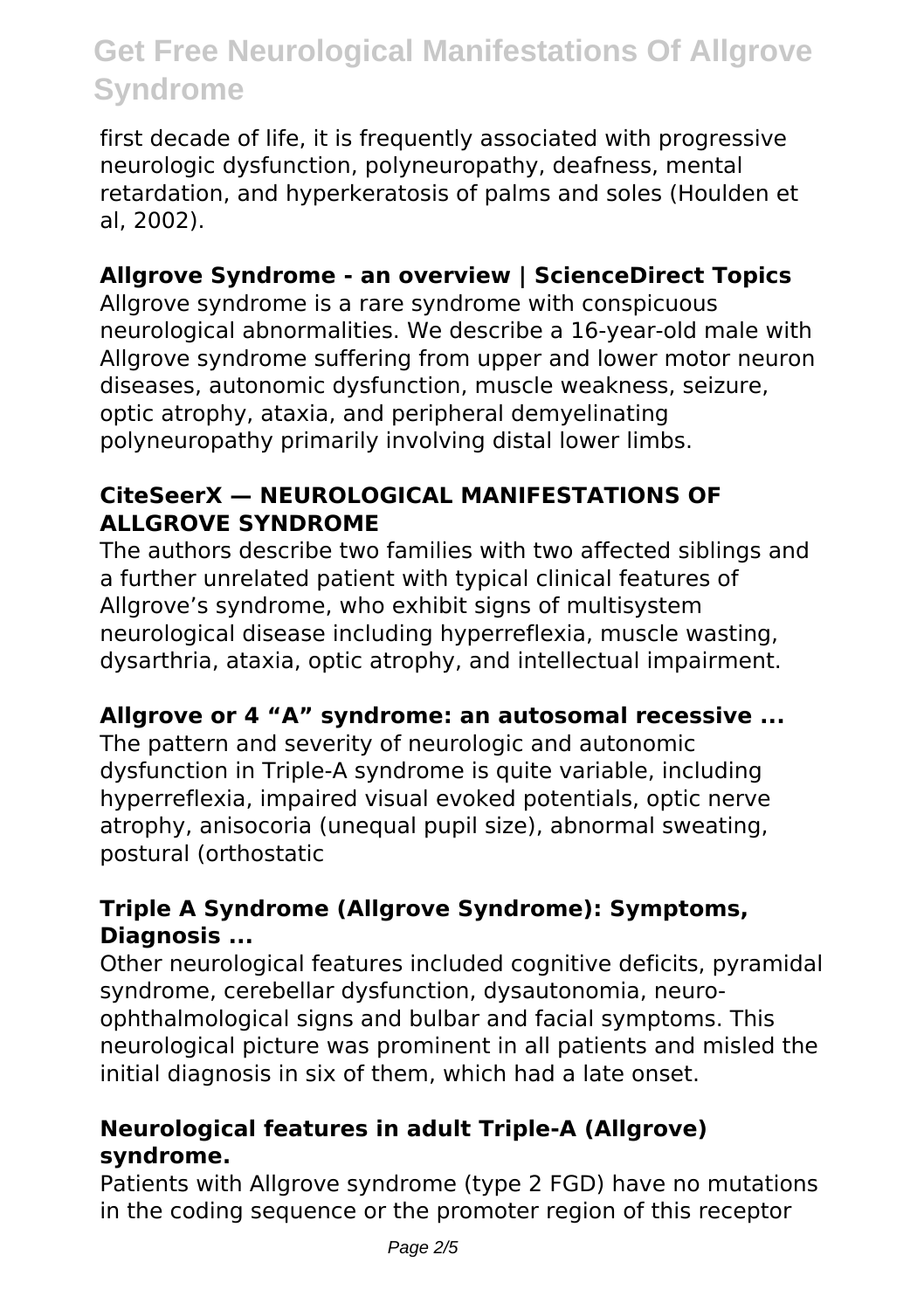gene. Globally, the pathology of this syndrome may be due, in part, to a progressive loss of cholinergic function throughout the body. Manifestation of AAA syndrome. Adrenal insufficiency; Adrenocorticotropic hormone resistance

#### **AAA Syndrome: Causes, Symptoms and complications.**

Triple A (Allgrove) syndrome is characterized by achalasia, alacrima, adrenal abnormalities and a progressive neurological syndrome. Affected individuals have between two and four of these relatively common clinical problems; hence the diagnosis is often difficult in all but the classical presentation.

#### **Clinical and genetic characterization of families with ...**

Neurologic manifestations fell into 3 categories: central nervous system manifestations (dizziness, headache, impaired consciousness, acute cerebrovascular disease, ataxia, and seizure), peripheral nervous system manifestations (taste impairment, smell impairment, vision impairment, and nerve pain), and skeletal muscular injury manifestations.

#### **Neurologic Manifestations of Hospitalized Patients With ...**

The cases presented in this study showed the features of Allgrove syndrome during first decade in life with the neurological symptoms being the earliest manifestation, with decreased muscle power, sensation and deep reflexes in both brothers (more progressive in the elderly sib). In addition, cerebellar signs were clear.

#### **Allgrove syndrome: an Egyptian family with two affected ...**

This part of the nervous system controls involuntary body processes such as digestion, blood pressure, and body temperature. People with triple A syndrome often experience abnormal sweating, difficulty regulating blood pressure, unequal pupil size (anisocoria), and other signs and symptoms of autonomic nervous system dysfunction (dysautonomia).

#### **Triple A syndrome - Genetics Home Reference - NIH**

A neurological report described mixed motor neurone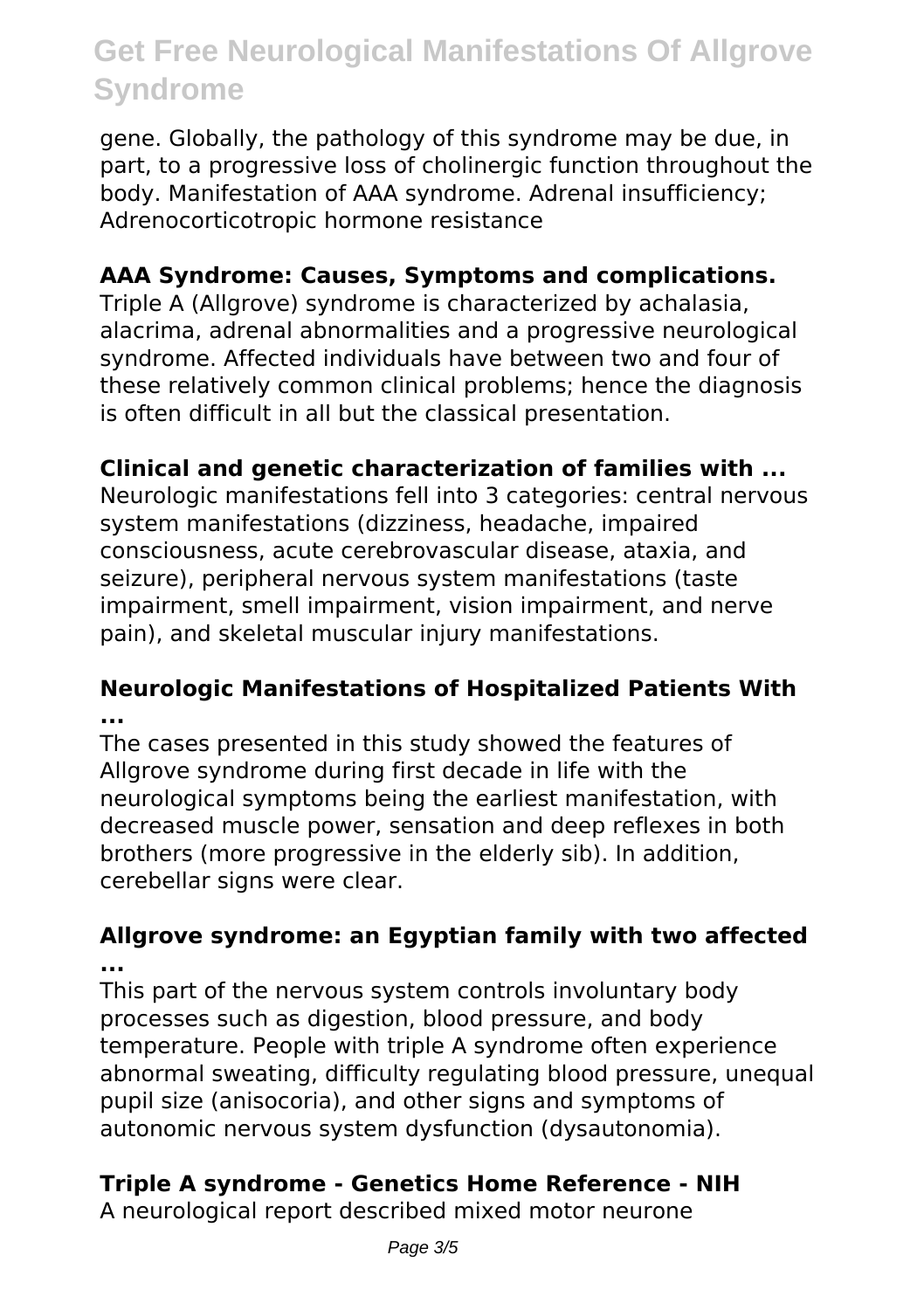abnormalities, with symmetrical four-limb weakness, predominantly distal muscle wasting, bilateral pes cavus, symmetrical hyperreflexia and positive Babinski reflexes. Bulbar involvement and optic atrophy were observed.

#### **Allgrove syndrome: when a recognisable paediatric disorder ...**

Abstract: Allgrove syndrome or triple A (3A) syndrome is a multisystem disorder which classically involves the triad of esophageal achalasia, alacrima, and adrenal insufficiency due to adrenocorticotropin hormone insensitivity.

#### **[Full text] Triple A syndrome (Allgrove syndrome ...**

We report a young woman with the clinical picture of Allgrove syndrome in whom neurological symptoms are prominent. It usually presents in the first decade of life with a deficiency of tears, recurrent vomiting and dysphagia due to achalasia, severe hypoglycemic seizures and shock due to adrenal insufficiency.

#### **Allgrove Syndrome with Neurological Symptoms - Centogene**

People with triple A syndrome often experience abnormal sweating, difficulty regulating blood pressure, unequal pupil size (anisocoria), and other signs and symptoms of autonomic nervous system dysfunction (dysautonomia).

#### **Triple A syndrome causes, symptoms, diagnosis, treatment ...**

Dysfunctional Neurological features of Allgrove syndrome include sensorimotor polyneuropathy, amyotrophy, dysarthria, dysfunction.

#### **Neurological features in adult Triple-A (Allgrove) syndrome**

Neurological abnormalities comprise autonomic, sensory, and motor neuropathies, progressive spastic tetraparesis, dysarthria, dysphagia, prolonged nerve conduction, muscle weakness, distal limb atrophy, deafness, mild mental retardation, optic atrophy, anisocoria, periventricular brain heterotopias, mild dementia, and cerebellar ataxia.Accumulated evidence indicates that triple-